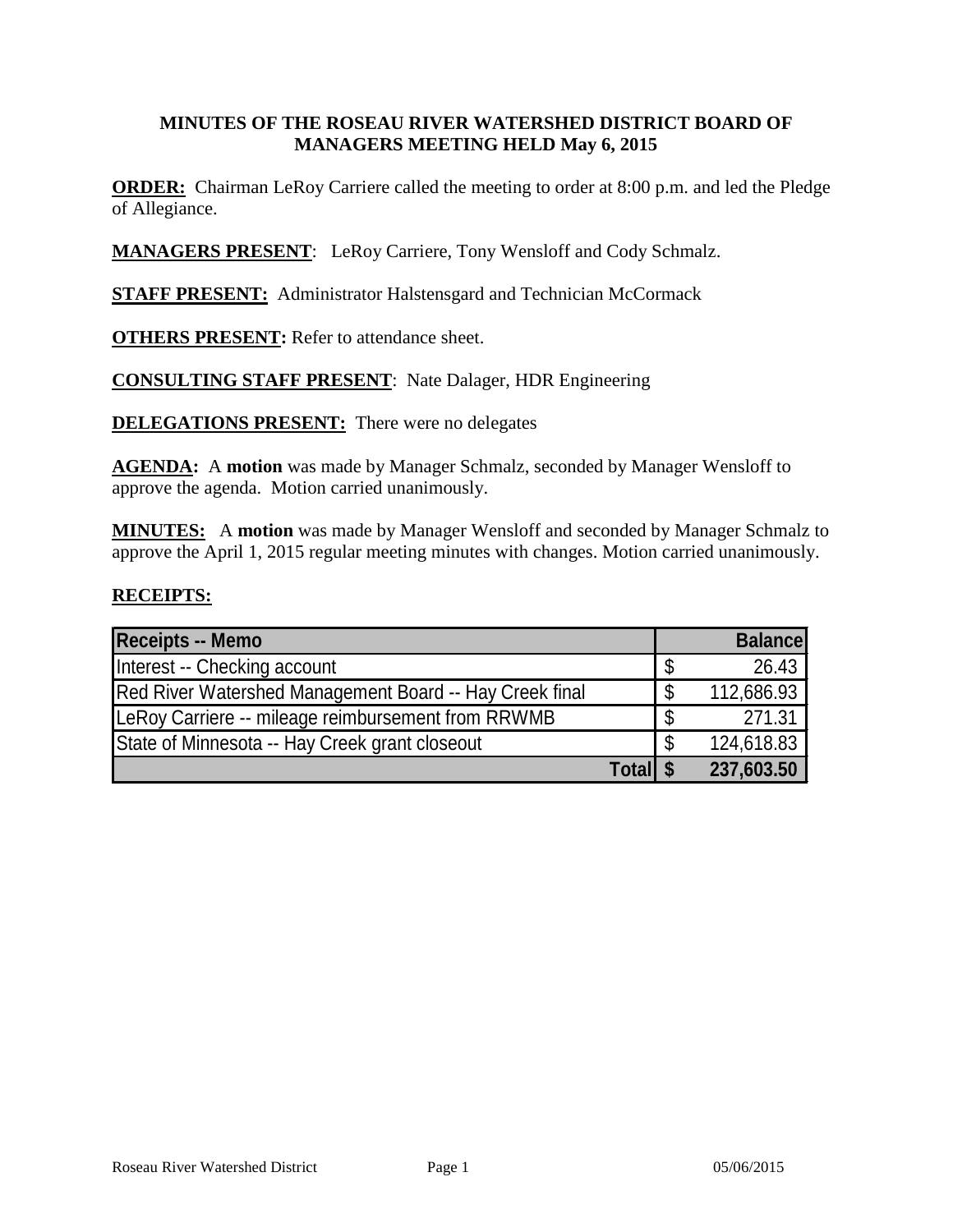| <b>Bills</b>                                           | <b>Amount</b>           |            |
|--------------------------------------------------------|-------------------------|------------|
| Tracy Halstensgard -- wages                            | \$                      | 4,012.21   |
| Torin McCormack -- wages                               | $\overline{\mathbb{S}}$ | 4,080.21   |
| Torin McCormack -- mileage and reimbursement           | $\overline{\$}$         | 623.28     |
| LeRoy Carriere -- per diem & expenses                  | \$                      | 361.48     |
| Cody Schmalz -- per diem & expenses                    | $\overline{\$}$         | 146.98     |
| Tony Wensloff -- per diem & expenses                   | $\overline{\$}$         | 79.04      |
| PERA -- employer / employee contribution               | $\overline{\$}$         | 1,371.48   |
| Internal Revenue Service -- withholding                | $\overline{\$}$         | 3,012.79   |
| Sjobergs TV -- internet access                         | $\overline{\$}$         | 48.69      |
| Marco -- copier maintenance                            | \$                      | 44.89      |
| Minnesota Energy -- natural gas bill                   | $\overline{\$}$         | 117.15     |
| CenturyLink -- phone service                           | $\overline{\$}$         | 104.82     |
| City of Roseau -- utilities                            | $\overline{\$}$         | 214.68     |
| HDR engineering -- Project engineering                 | $\overline{\mathbb{S}}$ | 22,395.31  |
| Houston Engineering -- Project engineering             | $\overline{\$}$         | 581.25     |
| Roseau Times - Region -- notice                        | $\overline{\$}$         | 14.13      |
| SuperOne Foods -- food for meetings and supplies       | $\overline{\$}$         | 197.46     |
| Cardmember Service --                                  | $\overline{\mathbb{S}}$ | 2,000.04   |
| Red River Watershed Management Board -- share of taxes | \$                      | 3,587.57   |
| Postmaster -- stamps                                   | $\overline{\mathbb{S}}$ | 147.00     |
| Scott's True Value -- vacuum cleaner                   | $\overline{\$}$         | 131.95     |
| Roseau Bakery -- rolls for meeting                     | $\overline{\$}$         | 16.24      |
| <b>Quality Printing -- envelopes</b>                   | $\overline{\$}$         | 96.19      |
| Thune Insurance -- insurance                           | $\overline{\$}$         | 1,451.00   |
| Dot.Com Connection -- website maintenance              | $\overline{\$}$         | 1,678.00   |
| Roseau County Treasurer -- PILT payment                | $\overline{\$}$         | 173,213.48 |
| Roseau County Treasurer -- 2015 property tax           | $\overline{\mathbb{S}}$ | 4,148.00   |
| Pemberton law firm -- legal expense                    | $\overline{\$}$         | 94.50      |
| Total \$                                               |                         | 223,969.82 |

**BILLS:** A motion was made by Manager Magnusson to pay the normal monthly bills as discussed, seconded by Manager Diesen. Motion carried unanimous.

### **PERMITS:**

The Board discussed Permit #14-43 (Blawat Farms). The permit was approved on a **motion** by Manager Schmalz, seconded by Manager Wensloff. Motion carried unanimously.

The Board discussed Permit #15-05 (Mike Jorgenson). After Technician McCormack's review of the application, the Board is requesting additional information from the landowner and will review at the next meeting.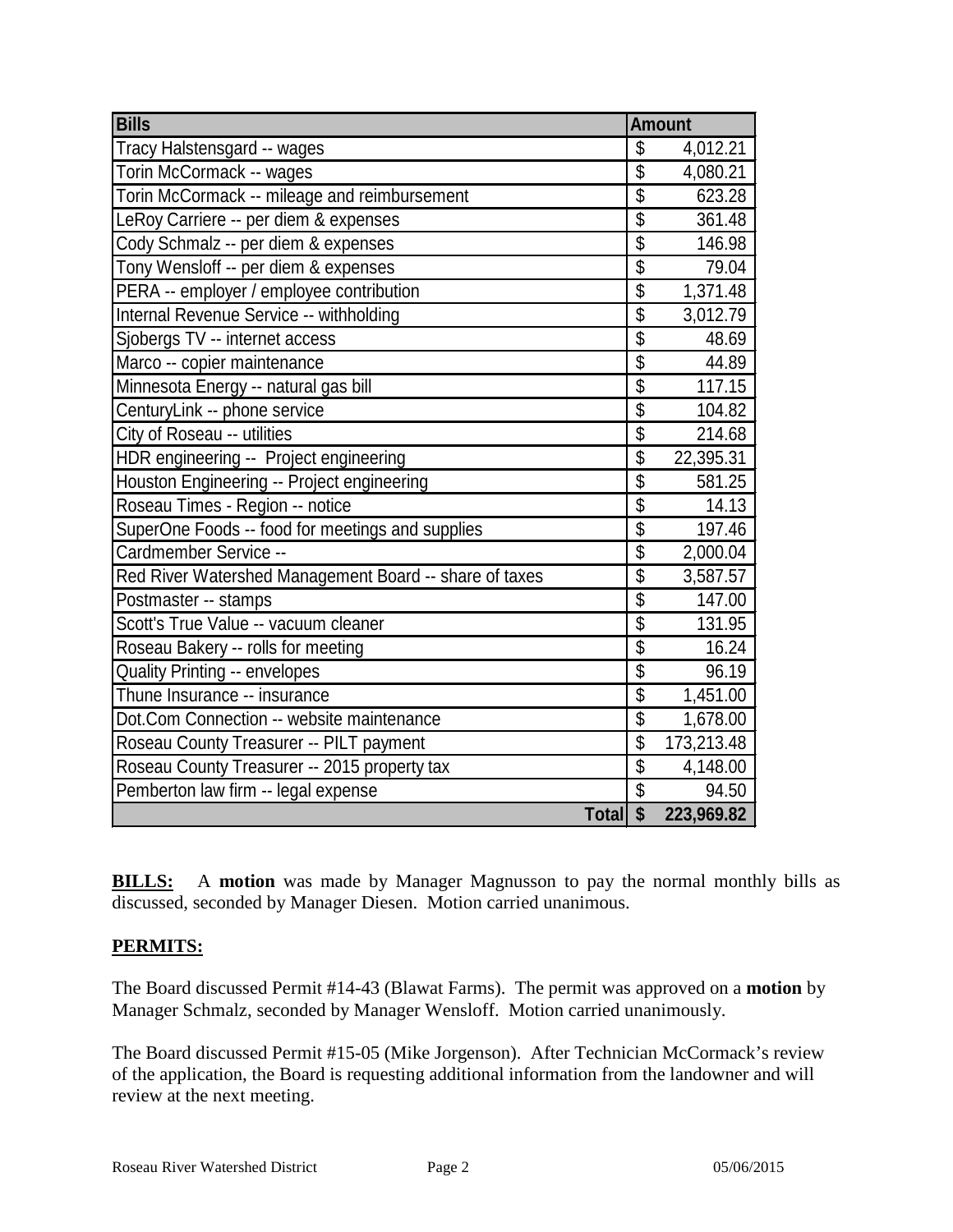Managers Magnusson and Diesen joined the meeting by phone. After discussion on the PILT, Manager Schmalz made a **motion** to make the final PILT payment to Roseau County in the amount of \$173,213.48 seconded by Manager Wensloff. A roll call vote was held with managers voting as follows; Schmalz, aye; Wensloff, aye; Magnusson, aye, Carriere, aye; Diesen, aye Motion carried. Managers Magnusson and Diesen left the meeting.

Administrator Halstensgard and Technician McCormack presented the board with an opportunity to work jointly with the Roseau County SWCD on a Conservation Drainage / BMP project. The work will include installation of side water inlets that will be used to promote future program involvement. A **motion** was made by Manager Wensloff, seconded by Manager Schmalz to work with the SWCD and provide cost share up to \$8,000. Motion carried unanimously.

### **PROJECTS:**

RRWMA: Engineer Dalager updated the board on the status of the permit process and gave a presentation on the Operation and Maintenance Plan. An informal landowner meeting will be held on May  $12^{th}$  at 5:00 p.m. at the Caribou Town Hall.

Lake Bottom: Engineer Dalager reviewed the alternatives being developed. A Project Team meeting has been scheduled for May  $21<sup>st</sup>$  at 9:30 a.m.

Ditch 8: Survey work has been completed on the outlet. Engineer Dalager will provide a preliminary plan and cost estimate at the June meeting. At that time, staff will provide the board with proposed options to act on.

Beltrami: Administrator Halstensgard updated the board on the status of Concurrence Point 1.

# **ADMINISTRATIVE REPORT:**

- Legacy Fund Training
- USACE representatives will be conducting an inspection of the Duxby Levee May 11 & 12
- Upcoming ag drainage meetings
- Ron Harnack's legislative update
- A **motion** was made by Manager Schmalz, seconded by Manager Wensloff to pay the property taxes for the West Intercept restoration area in the amount of \$4,148. Motion carried unanimously.
- 2015  $1<sup>st</sup>$  Quarter administrative expense update.

Manager Wensloff left the meeting.

# **TECHNICAL REPORT:**

- Hay Creek Mitigation plan
- West Intercept Restoration removal of monitoring posts.